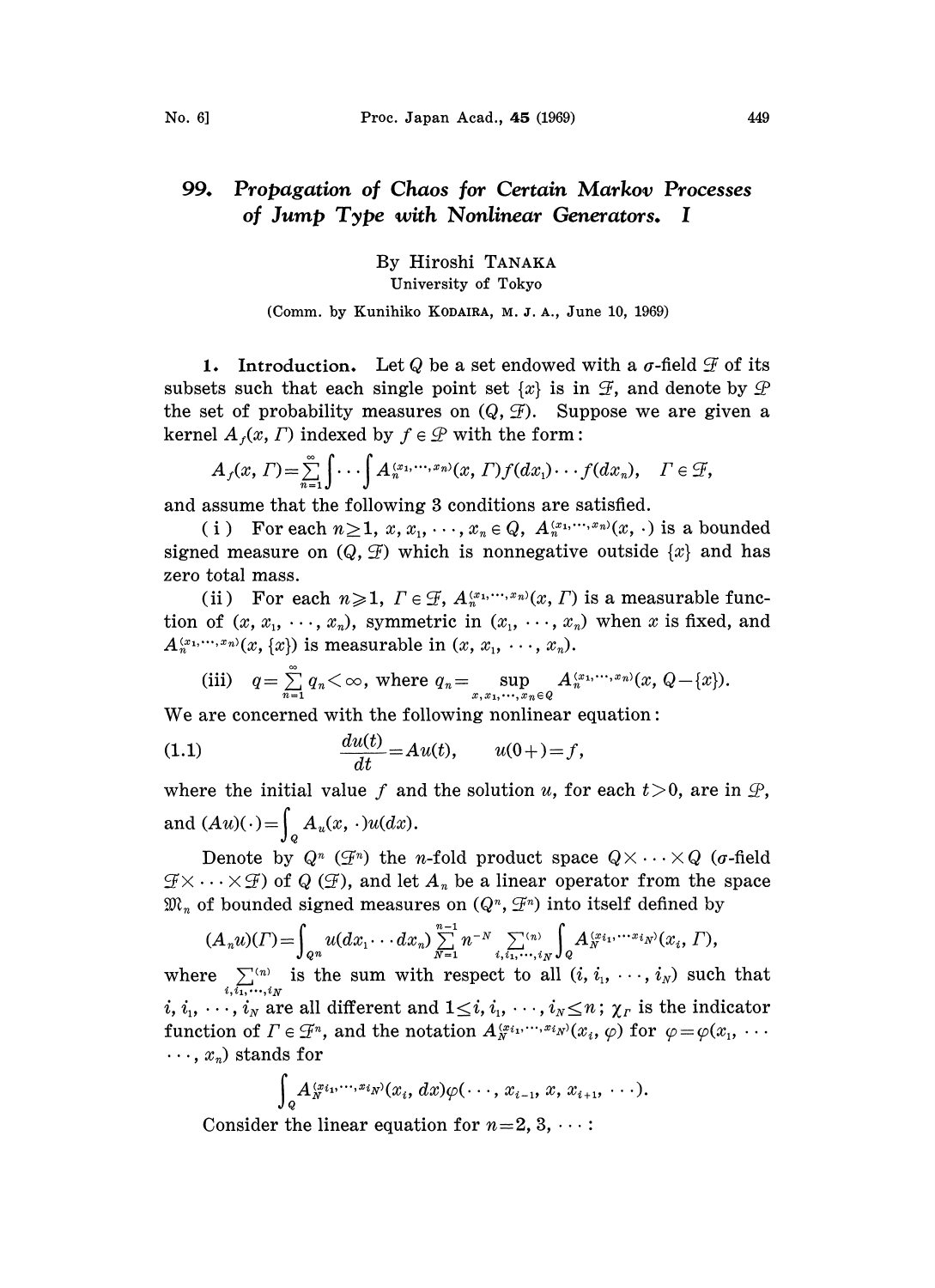450 **H. ТАНАКА** [Vol. 45,

(1.2) 
$$
\frac{du_n(t)}{dt} = A_n u_n(t), \quad u_n(0+) = f^n,
$$

where  $f^n$  denotes the *n*-fold outer product  $f \otimes \cdots \otimes f$  of the same f in (1.1). The propagation of chaos, first discovered by Kac [1] for the The propagation of chaos, first discovered by Kac [1] for the 1-dimensional Maxwellian gas, asserts that the solution  $u_n(t)$  of (1.2) tends as  $n \uparrow \infty$  to the infinite outer product  $u(t) \circ u(t) \otimes u(t) \otimes \cdots$  of the solution  $u(t)$  of (1.1). The proof of this is our object. In this direction, H. P. McKean [2] [3] first pointed out that Kac's propagation of chaos should hold for a wide class of Markov processes with nonlinear generators. As for Markov processes of pure jump type with nonlinear generators, D. P. Johnson [4] studied the 2-state case  $(Q=\{\pm 1\})$ , and T. Ueno [5] treated the general state case. In both cases the following condition  $(A_0)$  is assumed:

 $(A_0)$  there exists a constant L such that  $\sum_{n=1}^{\infty} n^p q_n \leq p! L^p$ ,  $p=1, 2, \cdots$ . In this and the subsequent papers, the condition  $(A_0)$  will be replaced by the following weaker condition (A):

(A) 
$$
\int_{1-\epsilon}^{1} \frac{dt}{q-\sum_{n=1}^{\infty}q_nt^n} = \infty \quad \text{for} \quad \varepsilon \in (0, 1),
$$

and the propagation of chaos will be proved as a convergence theorem for certain linear semigroups. In the arguments, a simple branching model is involved, and the condition (A) means that this branching process does not blow up. Full proofs will be published elsewhere.

2. Linear semigroups associated with the equation (1.1). We introduce several notations. Let  $\Phi^n$  be the Banach space of bounded  $\mathcal{F}^n$ -measurable real valued functions on  $Q^n$  with the supremum norm  $\|\cdot\|$ , and regarding  $\varphi \in \Phi^n$  as a function on the infinite product space  $Q^{\infty} = Q \times Q \times \cdots$ , set  $\Phi^{\infty} = \bigcup_{n=1}^{\infty} \Phi^n$  and let  $\Phi$  be the completion of  $\Phi^{\infty}$  with respect to the supremum norm. We set, for each  $p=0, 1, \dots$ ,

 $\mathfrak{R}_v$ =the closure of

$$
\begin{array}{l} \displaystyle\{\varphi\in \varPhi^\infty\colon \text{ for each } (x_1,\; \cdots,\; x_p)\in Q^p, \, \text{ and }\; f\in \mathcal{P} \; \\\displaystyle\left\{\;\int\!\!\!\int\cdots \varphi(x_1,\; \cdots,\; x_p,\; x_{p+1},\; x_{p+2},\; \cdots)\;\!f(d x_{p+1})f(d x_{p+2})\cdots\!=\!0\;\right\}\!,\end{array}
$$

and  $\hat{\Phi}_p = \Phi/\Re_p$ ; this is a Banach space with the usual induced norm  $\|\hat{\varphi}\|_p=\inf_{\varphi}\|\varphi\|$ . For  $0\leq p$ ,  $p_1\leq p_2$ , denote by  $\theta_p$  ( $\theta_{p_1p_2}$ ) the natural mapping from  $\Phi$  ( $\hat{\Phi}_{p_2}$ ) onto  $\hat{\Phi}_p$  ( $\hat{\Phi}_{p_1}$ ), and set  $\hat{\Phi}_p^* = \theta_p(\Phi^p)$ ,  $\hat{\Phi}_p^* = \theta_p(\Phi^{\circ})$ . The integral of a function  $\varphi$  with respect to a measure f is denoted by  $\langle f, \varphi \rangle$ . Also, for  $\hat{\varphi} \in \hat{\Phi}_p$ ,  $f \in \mathcal{D}$ , we set  $\langle f^\infty, \hat{\varphi} \rangle_p(x_1, \dots, x_p)$  $=\iint\cdots\varphi(x_1,\ldots,x_p,\,x_{p+1},\,x_{p+2},\ldots)f(dx_{p+1})f(dx_{p+2})\cdots,$  where  $\varphi\in\hat{\varphi}$ ; when  $p=0$ , we write simply  $\langle f^{\infty}, \hat{\varphi} \rangle$  for the above. Finally we in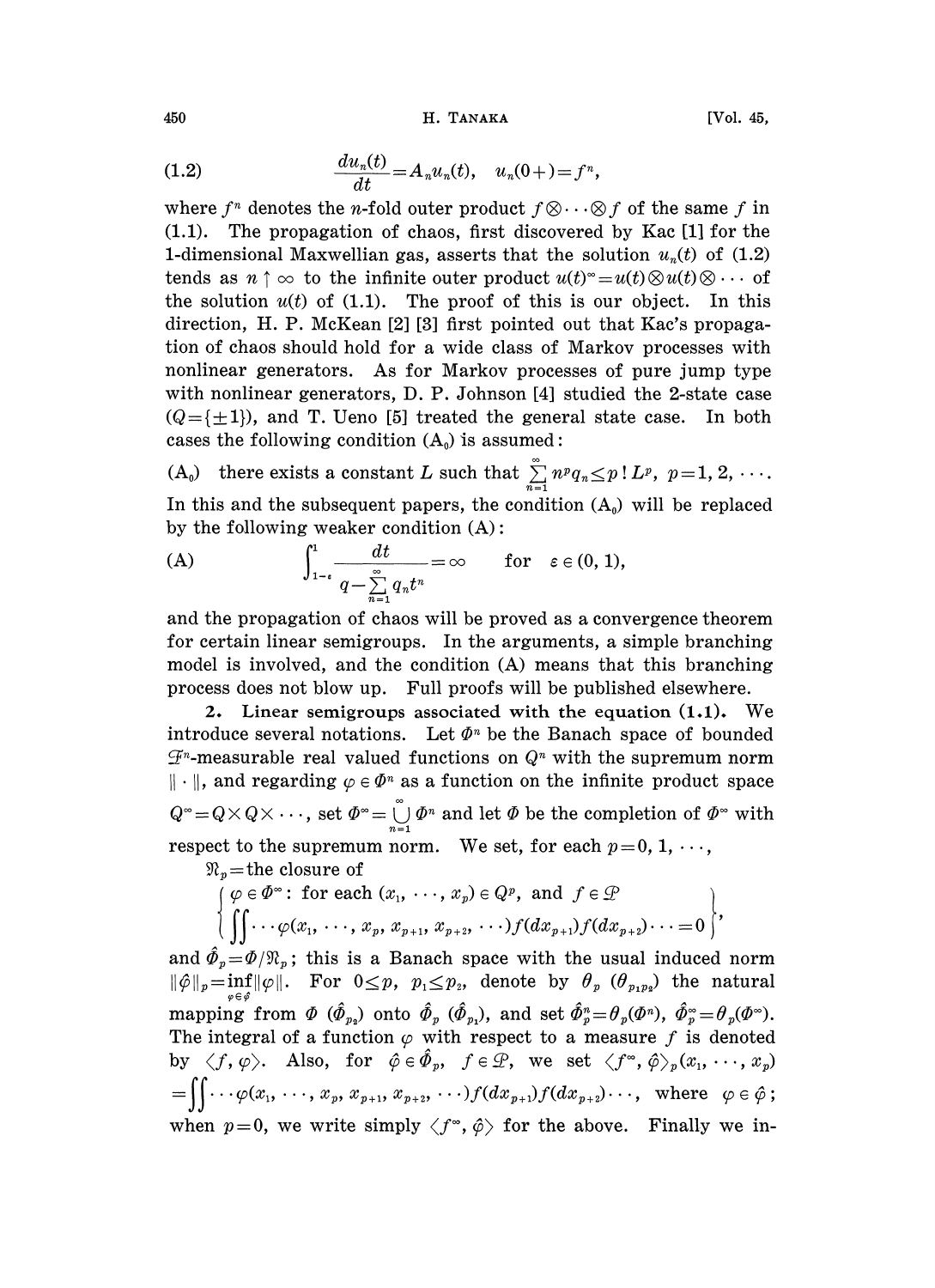troduce a multiplication  $\hat{\varphi} \otimes \hat{\psi} \in \hat{\Phi}_{p+p'}$  for  $\hat{\varphi} \in \hat{\Phi}_p$  and  $\hat{\psi} \in \hat{\Phi}_{p'}$  as follows. If  $\varphi \in \hat{\varphi}$ ,  $\psi \in \hat{\psi}$ , we set  $\hat{\varphi} \otimes \hat{\psi} = \theta_{p+p'}\{\varphi(x_1, \ldots, x_p, x_{p+p'+1}, x_{p+p'+3}, \ldots)\psi(x_{p+1}, \ldots, x_{p+p'},\})$  $x_{p+p'+2}, x_{p+p'+4}, \ldots$  ).

Then, this definition makes sense, since the right hand side does not depend upon a particular choice of the representatives  $\varphi$ ,  $\psi$  of  $\hat{\varphi}$  and ŷ.

We introduce a linear operator  $D_p: \hat{\phi}_p^* \rightarrow \hat{\phi}_p$  for each  $p=0, 1, \dots$ , by

$$
D_p \hat{\varphi} = \theta_p \left\{ \sum_{N=1}^{\infty} \sum_{i=1}^m A_N^{(x_{m+p+1}, \dots, x_{m+p+N})} (x_i, \varphi) \right\}, \quad \hat{\varphi} = \theta_p \varphi, \quad \varphi \in \Phi^m.
$$

It can be proved that the right hand side depends only on  $\hat{\varphi} \in \hat{\varPhi}_v$ , but not on a particular choice of  $\varphi \in \hat{\varphi}$ . Now, our task in this section is to construct a semigroup  $\{H_p^t\}$  on  $\hat{\Phi}_p$  with generator  $D_p$  (or more precisely, certain closed extension of  $D<sub>p</sub>$ ) under the condition (A). Since  $D_p$  is unbounded, we need some tricks for this. Denote by **Q** the direct sum  $Q^1 + Q^2 + \cdots$ . The restriction onto  $Q^n$  of a function  $\varphi$  defined on **Q** is denoted by  $\varphi_n$  or  $(\varphi)_n$ , and we set  $\Phi = {\varphi : \varphi_n \in \Phi^n}$  for each  $n \geqslant 1$ .  $\Phi$  is a Fréchet space with seminorms  $\|\varphi\|_n = \max_{1 \leq k \leq n} \|\varphi_k\|$ ,  $n \geqslant 1$ . We next rewrite the kernel  $A_n^{(x_1,\cdots,x_n)}(x, \Gamma)$ :

$$
A_n^{(x_1,\cdots,x_n)}(x,\Gamma) = q_n\{ \Pi_n(x,\,x_1,\,\cdots,\,x_n,\,\Gamma) - \delta(x,\,\Gamma) \}
$$

where

$$
\Pi_n(x, x_1, \dots, x_n, \Gamma) = \begin{cases} q_n^{-1} A_n^{(x_1, \dots, x_n)}(x, \Gamma), & x \in \Gamma \\ q_n^{-1} (q_n + A_n^{(x_1, \dots, x_n)}(x, \{x\}) \}, & \Gamma = \{x\}, \end{cases}
$$

 $\Pi_n(x, x_1, \dots, x_n, \Gamma) = \begin{cases} q_n^{-1} A_n^{(x_1, \dots, x_n)}(x, \Gamma), & x \in I' \\ q_n^{-1} \{q_n + A_n^{(x_1, \dots, x_n)}(x, \{x\})\}, & \Gamma = 0 \end{cases}$ <br>and define a linear operator  $\mathbf{D}_p : \Phi \to \Phi$  by<br> $(\mathbf{D}_p \boldsymbol{\varphi})_k(x_1, \dots, x_k) = \sum_{m=1}^{k-p-1} \sum_{i=1}^m q_{k-p-m} \Pi_{k-p-m}(x_i, x_{$  $-kq\varphi_k$  for  $1 \leq k \leq p+1$ .

Let  ${H<sub>b</sub><sup>t</sup>}$  be the semigroup on  $\Phi$  with generator  ${\bf D}_p$ ; this is obtained by the usual exponential sum. For  $\varphi \in \Phi$  such that  $\sum_{n=1}^{\infty} ||\varphi_n|| < \infty$ , we define  $\gamma_p \varphi \in \hat{\Phi}_p$  by  $\gamma_p \varphi = \theta_p \left\{ \sum_{n=1}^{\infty} \varphi_n(x_1, \dots, x_n) \right\}$ . The key point in our argument is the following relation between  $\mathbf{D}_p$  and  $D_p$ :

$$
\gamma_{p}\mathbf{D}_{p}\boldsymbol{\varphi} = D_{p}\gamma_{p}\boldsymbol{\varphi}
$$

for  $\varphi \in \Phi$  such that  $\varphi_n=0$  except for finitely many n, and this implies the formal formula:

\n (2.1)\n 
$$
\gamma_p \mathbf{H}_p^t \varphi = \gamma_p \sum_{n=0}^\infty \frac{t^n}{n!} \mathbf{D}_p^n \varphi = \sum_{n=0}^\infty \frac{t^n}{n!} D_p^n \gamma_p \varphi = H_p^t \gamma_p \varphi.
$$
\n

 $\gamma_p \mathbf{H}_p^t \boldsymbol{\varphi} = \gamma_p \sum_{n=0}^{\infty} \frac{t^n}{n!} \mathbf{D}_p^n$ <br>the assumption (A)<br>us, and we can defin<br>de of (2.1), which has Under the assumption (A) this formal argument can actually be made rigorous, and we can define a linear operator  $H_p^i$  on  $\hat{\Phi}_p$  by the left hand side of (2.1), which has nice properties as will be summarized